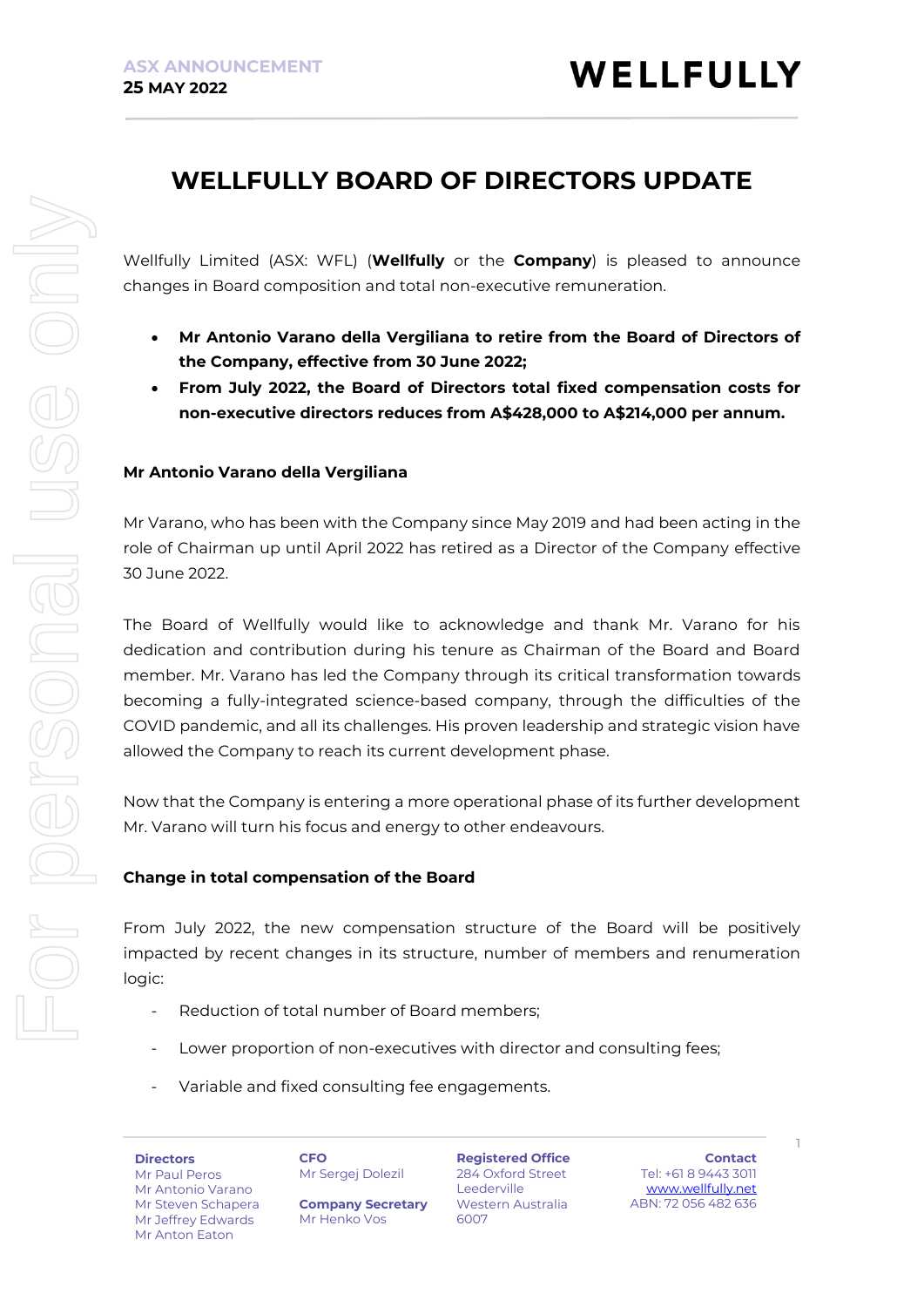Board of Director compensation structure (in A\$ pa) – to November 2021

|                                                                                                                                                                                                                                              |                                                                                            |                      |                                      | <b>Total Fixed</b>        |
|----------------------------------------------------------------------------------------------------------------------------------------------------------------------------------------------------------------------------------------------|--------------------------------------------------------------------------------------------|----------------------|--------------------------------------|---------------------------|
| <b>BoD Member</b>                                                                                                                                                                                                                            | <b>Status</b>                                                                              | <b>Director Fees</b> | <b>Consulting Fees</b>               | Compensation <sup>1</sup> |
| Antonio Varano                                                                                                                                                                                                                               | Non-Executive                                                                              | 40,000               | 134,000                              | 174,000                   |
| Steven Schapera                                                                                                                                                                                                                              | Non-Executive                                                                              | 40,000               | 134,000                              | 174,000                   |
| Cameron Reynolds                                                                                                                                                                                                                             | Non-Executive                                                                              | 40,000               |                                      | 40,000                    |
| Anthony Wright                                                                                                                                                                                                                               | Non-Executive                                                                              | 40,000               |                                      | 40,000                    |
| Jeff Edwards*                                                                                                                                                                                                                                | Executive                                                                                  |                      |                                      |                           |
| <b>Total</b>                                                                                                                                                                                                                                 |                                                                                            | 160,000              | 268,000                              | 428,000                   |
|                                                                                                                                                                                                                                              | Board of Director compensation structure (in A\$ pa) – from July 2022                      |                      |                                      |                           |
|                                                                                                                                                                                                                                              |                                                                                            |                      |                                      | <b>Total Fixed</b>        |
| <b>BoD Member</b>                                                                                                                                                                                                                            | <b>Status</b>                                                                              |                      | <b>Director Fees Consulting Fees</b> | Compensation <sup>1</sup> |
| Steven Schapera**                                                                                                                                                                                                                            | Non-Executive                                                                              | 40,000               | 134,000                              | 174,000                   |
| Anton Eaton***                                                                                                                                                                                                                               | Non-Executive                                                                              | 40,000               |                                      | 40,000                    |
| Paul Peroš*                                                                                                                                                                                                                                  | Executive                                                                                  |                      |                                      |                           |
| Jeff Edwards*                                                                                                                                                                                                                                | Executive                                                                                  |                      |                                      |                           |
| <b>Total</b>                                                                                                                                                                                                                                 |                                                                                            | 80,000               | 134,000                              | 214,000                   |
| * - No change - remuneration continues via existing service agreements.                                                                                                                                                                      | ** - Consulting agreement: 3.5 days / month with a GBP 1,800 per diem fee (assume constant |                      |                                      |                           |
| exchange rate for 2022).<br>*** - Eaton Hall, a law firm of which Anton Eaton is a shareholder and director, currently provides<br>legal services at A\$385 per hour.<br><sup>1</sup> - Total Fixed Compensation for Non-Executive Directors |                                                                                            |                      |                                      |                           |

|                   |               |                          |                                      | <b>Total Fixed</b>        |
|-------------------|---------------|--------------------------|--------------------------------------|---------------------------|
| <b>BoD Member</b> | <b>Status</b> |                          | <b>Director Fees</b> Consulting Fees | Compensation <sup>1</sup> |
| Steven Schapera** | Non-Executive | 40,000                   | 134,000                              | 174,000                   |
| Anton Eaton***    | Non-Executive | 40,000                   |                                      | 40,000                    |
| Paul Peroš*       | Executive     |                          |                                      |                           |
| Jeff Edwards*     | Executive     | $\overline{\phantom{0}}$ |                                      |                           |
| Total             |               | 80,000                   | 134,000                              | 214,000                   |

# **ABOUT WELLFULLY**

Wellfully is a fully integrated, science-based wellness company. In addition to our ownbrands, RÉDUIT and SWISSWELL, we also offer a portfolio of proprietary technologies and support partners by providing IP and expertise in magnetic array design, feasibility and efficacy, and claims testing, engineering and production.

**Directors**

Mr Anton Eaton

Mr Paul Peros Mr Antonio Varano Mr Steven Schapera Mr Jeffrey Edwards

**CFO** Mr Sergej Dolezil

**Company Secretary** Mr Henko Vos

**Registered Office** 284 Oxford Street Leederville Western Australia 6007

**Contact** Tel: +61 8 9443 3011 [www.wellfully.net](http://www.wellfully.net/) ABN: 72 056 482 636

 $\overline{\phantom{0}}$